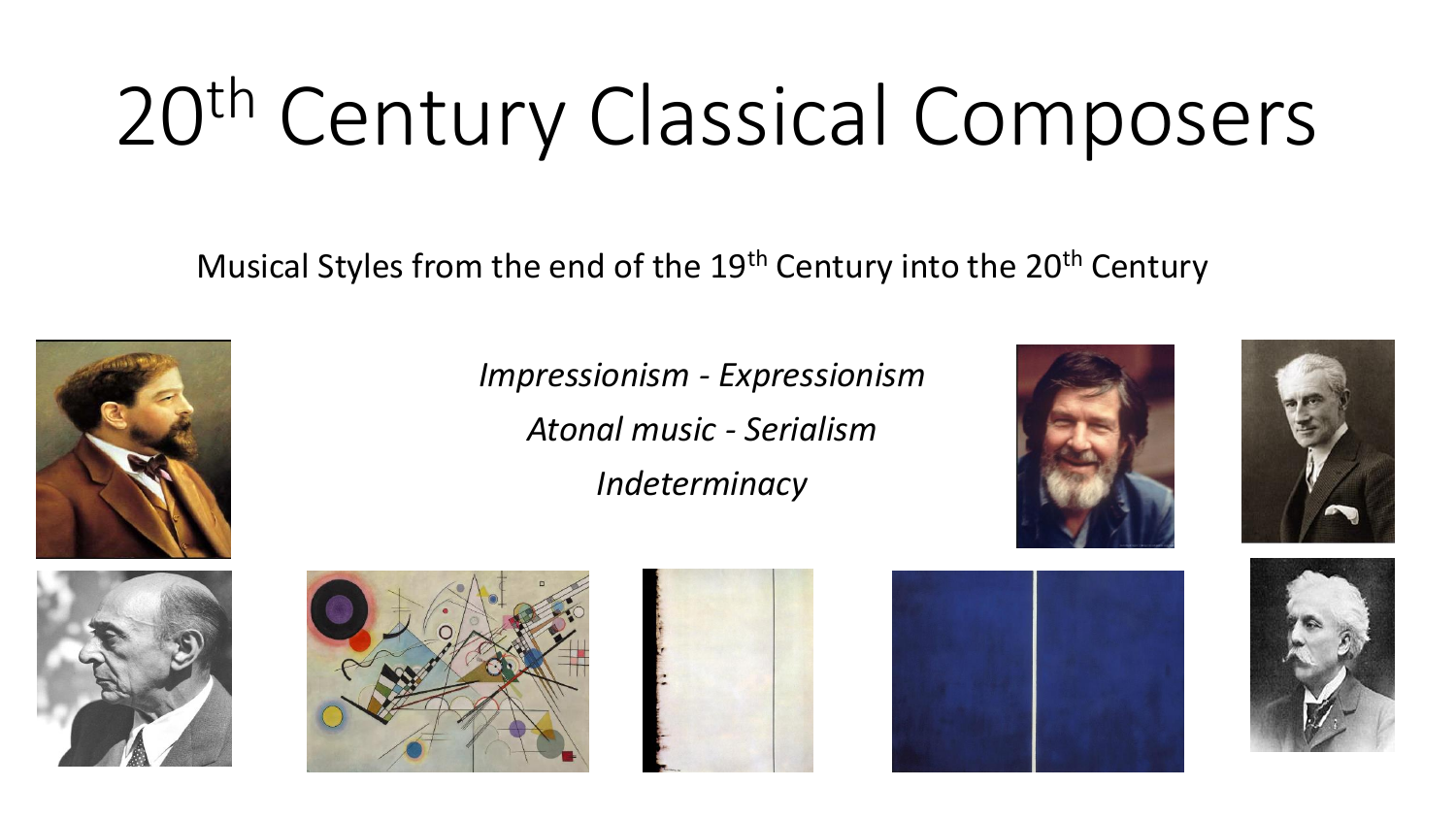## Hi Year 7s – I hope you are all well and working hard

**Learning Objectives**: In this topic, you will learn about a range of 'Classical' music composers from the 20<sup>th</sup> Century, who found different ways of making music in a range of new styles.

You will also learn how changes in music during the 20<sup>th</sup> Century were in parallel with the breakdown of original forms seen in art.

There are links to listen to the different music. Some are relaxing to listen to and you could find a quiet place to relax whilst listening to them.

#### *If the You Tube links do not work, just try typing in the title of the piece and composer.*

Some pieces are strange and some of the explanations a bit difficult to grasp at first.

There are also names of artists for you to research, as well as the new composers to learn about. All of these ideas are linked and will help you with your creativity when we do return to music to school. There is an activity to complete at the back of the booklet.

#### *Give it all a try and enjoy!*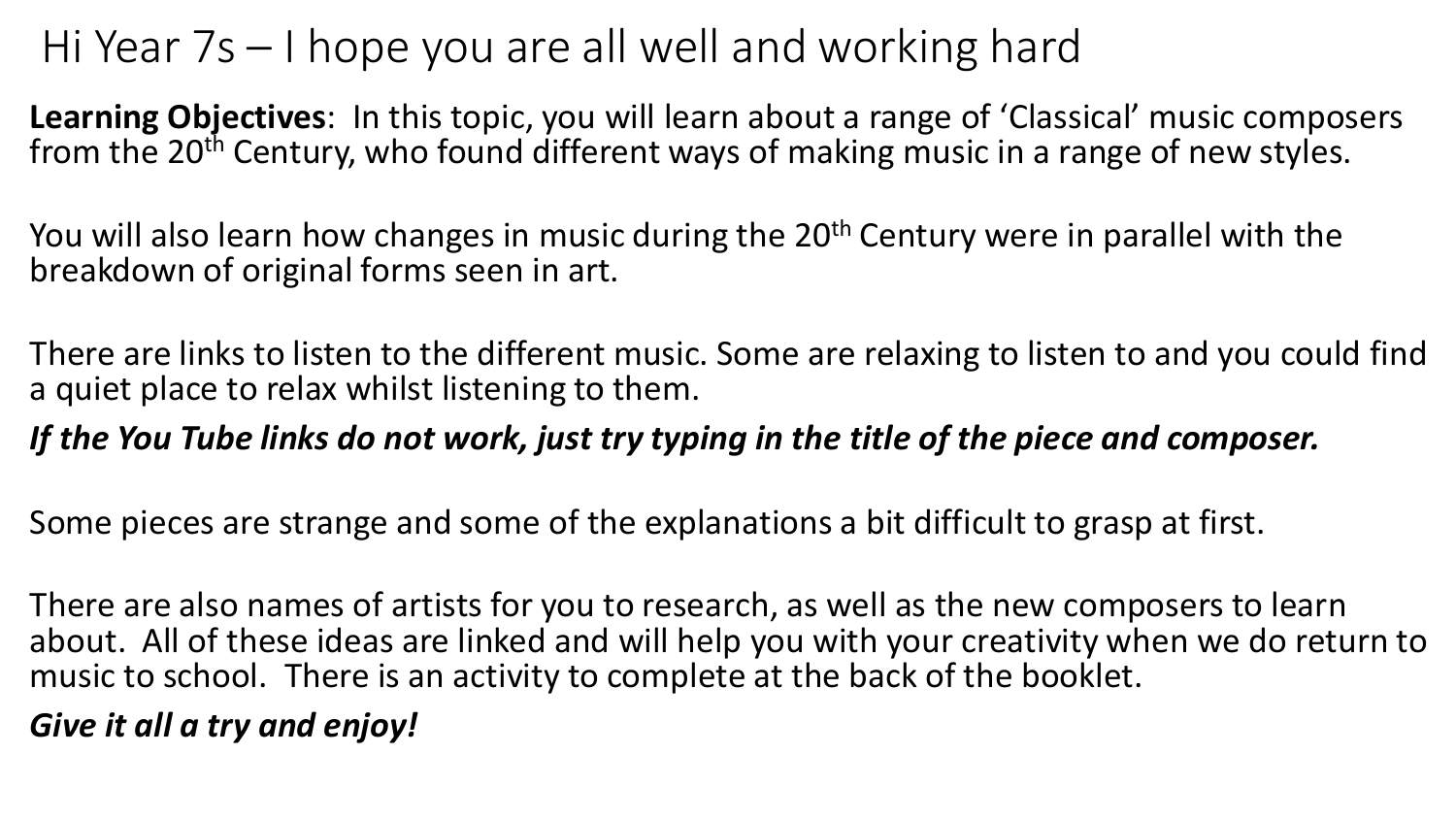# *Impressionism* & Claude Debussy

*This is a picture of Claude Debussy (1862 to 1918)* In our music lessons, we listened to *Prélude à l'après midi d'un Faune*,

which was the first piece of music to be given the label of '*Impressionism'* 

One of Debussy's other most famous orchestral pieces was *La Mer* 

composed in 1905. He also composed some very *demanding but* 

*beautiful piano pieces such as Clair de Lune (use below the link to listen to it)* [https://www.youtube.com/watch?v=WNcsUNKlAKw](about:blank)



### *Prélude à l'après midi d'un Faune* **-** *Listen to some or all of the piece again using this link*

[https://www.classicfm.com/composers/debussy/music/prelude-apres-midi-dun-faune/](about:blank)

*Activity 1 - Listen out for the harp playing the whole-tone scale and for the specific instruments that create softer textures and how them mood changes throughout the piece.* 

*Relaxing opportunity – Find a quiet space. Lie down. Get comfortable and let the music help you relax!*

*Questions: Which solo instrument plays the opening of the piece?* 

*What is the English translation of La Mer*?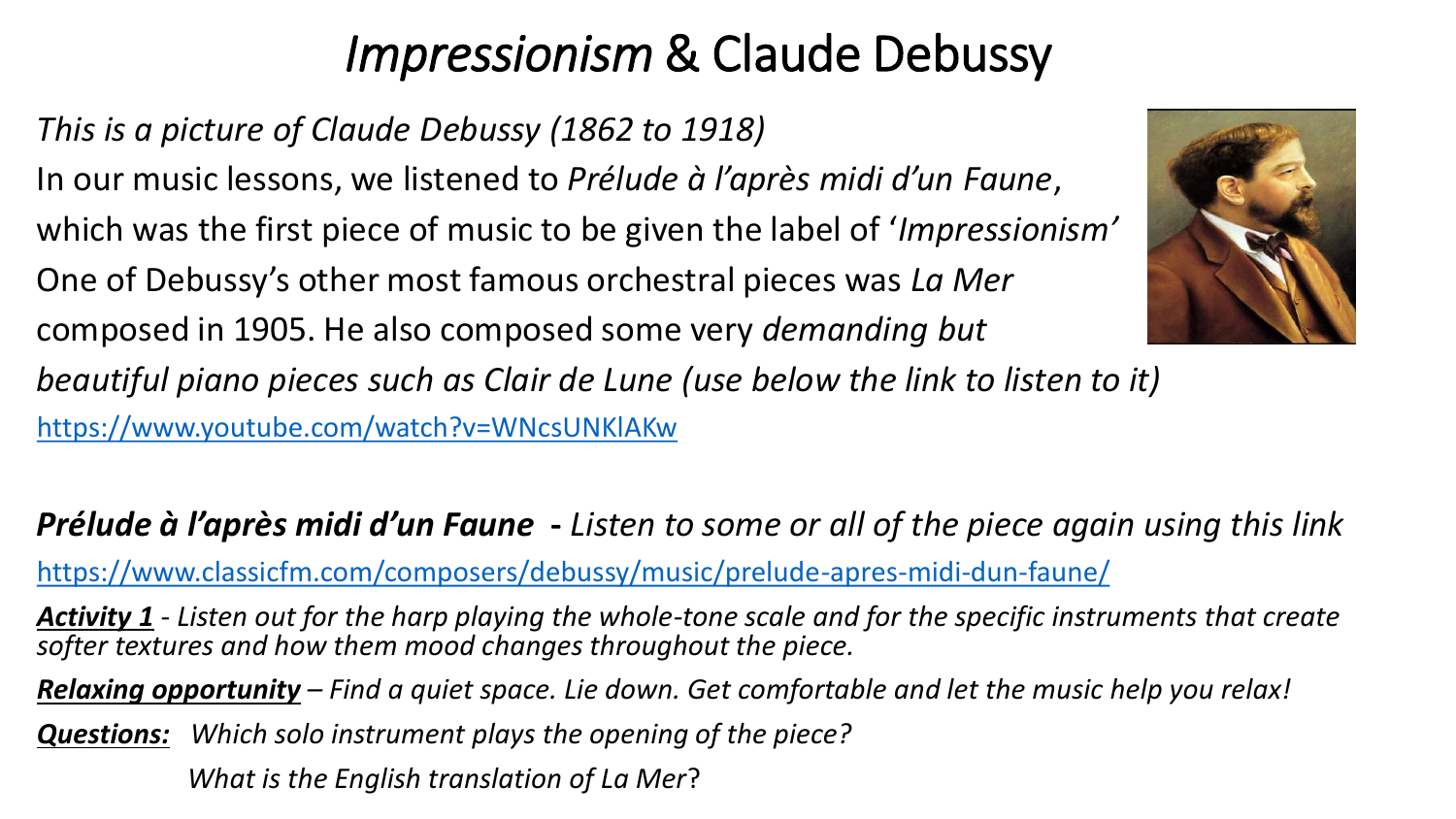## *Impressionism* continued

Some other fabulous pieces of music from this era, to relax and listen to:

*Bolero composed in 1928* by the French composer **Maurice RAVEL**

[https://video.search.yahoo.com/search/video?fr=mcafee&p=bolero+by+Ravel+youtube#id=4&vid=3bb839eab8d](https://video.search.yahoo.com/search/video?fr=mcafee&p=bolero+by+Ravel+youtube#id=4&vid=3bb839eab8d21b672bf99aa0e73c178c&action=click) 21b672bf99aa0e73c178c&action=click (Notice the very slow build up in dynamics!)

Many parents will remember that this music was used by the British Ice Dance duo, Torvill & Dean when they won gold in the 1984 winter Olympics.

Watch their winning routine and look at their interpretation of the music:

[https://video.search.yahoo.com/search/video?fr=mcafee&p=torvill+and+dean+1984#id=1&vid=a1463988490827](https://video.search.yahoo.com/search/video?fr=mcafee&p=torvill+and+dean+1984#id=1&vid=a146398849082717b3c81fba9ddb434c&action=click) 17b3c81fba9ddb434c&action=click

#### **Listen & Relax:** Try this piece called *Pavane* **by Gabriel FAURE**

it's a lot more relaxing and is more in keeping with the style of French composers in this era

[https://video.search.yahoo.com/search/video?fr=mcafee&p=pavane+by+faure#id=0&vid=17df44893837694e813](https://video.search.yahoo.com/search/video?fr=mcafee&p=pavane+by+faure#id=0&vid=17df44893837694e8133e4858a5248ae&action=view) 3e4858a5248ae&action=view

(during this video you can also look at a range of paintings by one of France's most important artists, Claude Monet a champion of impressionism in art).

**Question – during the video which pieces of art do you recognise?**



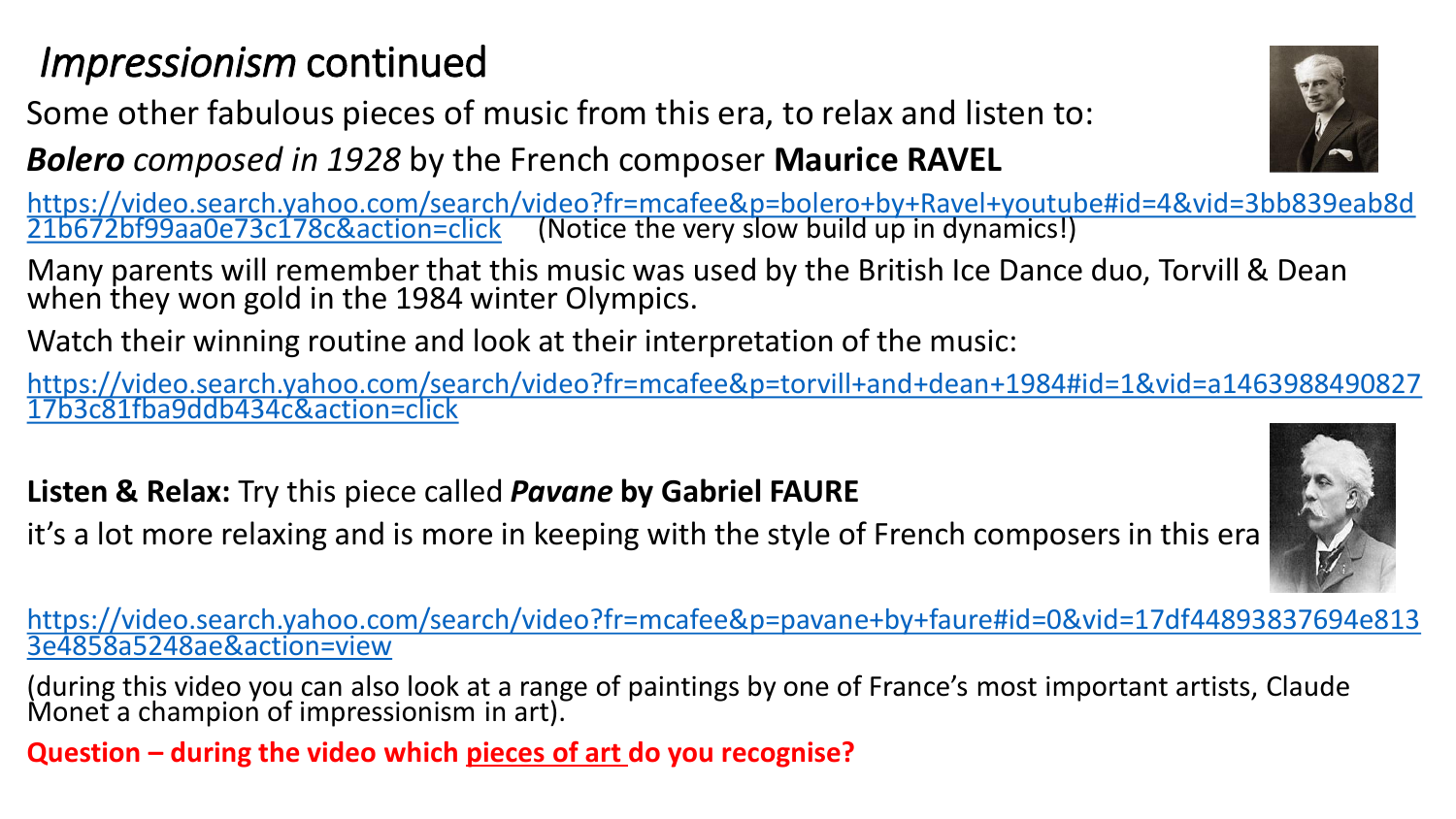

## Expressionism & Arnold Schoenberg

An Abstract Painting by Wassily Kandinsky. This style of art inspired music composers such as Schoenberg to break down the barriers of traditional musical styles. We previously looked at how '*Impressionism'* in art helped to inspire music at the end of the 19<sup>th</sup> century.

*Expressionism* in music is a polar opposite of the beautiful sweet harmonies heard in *Impressionism*. It was a reflection of how art moved away from traditional forms of beauty.



This is Arnold Schoenberg - the major figure in *Expressionist* music. His music breaks down all traditional ideas – Schoenberg developed a new way of composing music called *'Serialism'* – each note in the chromatic scale is given a number from 1 to 12. The notes are selected at random and always used in this new order called a 'series' – no matter what instrument plays the notes, or what pitch they are written at, the new order of notes is always the same. The result is *Atonalism* (a new style of music without a tonal centre ) **PTO**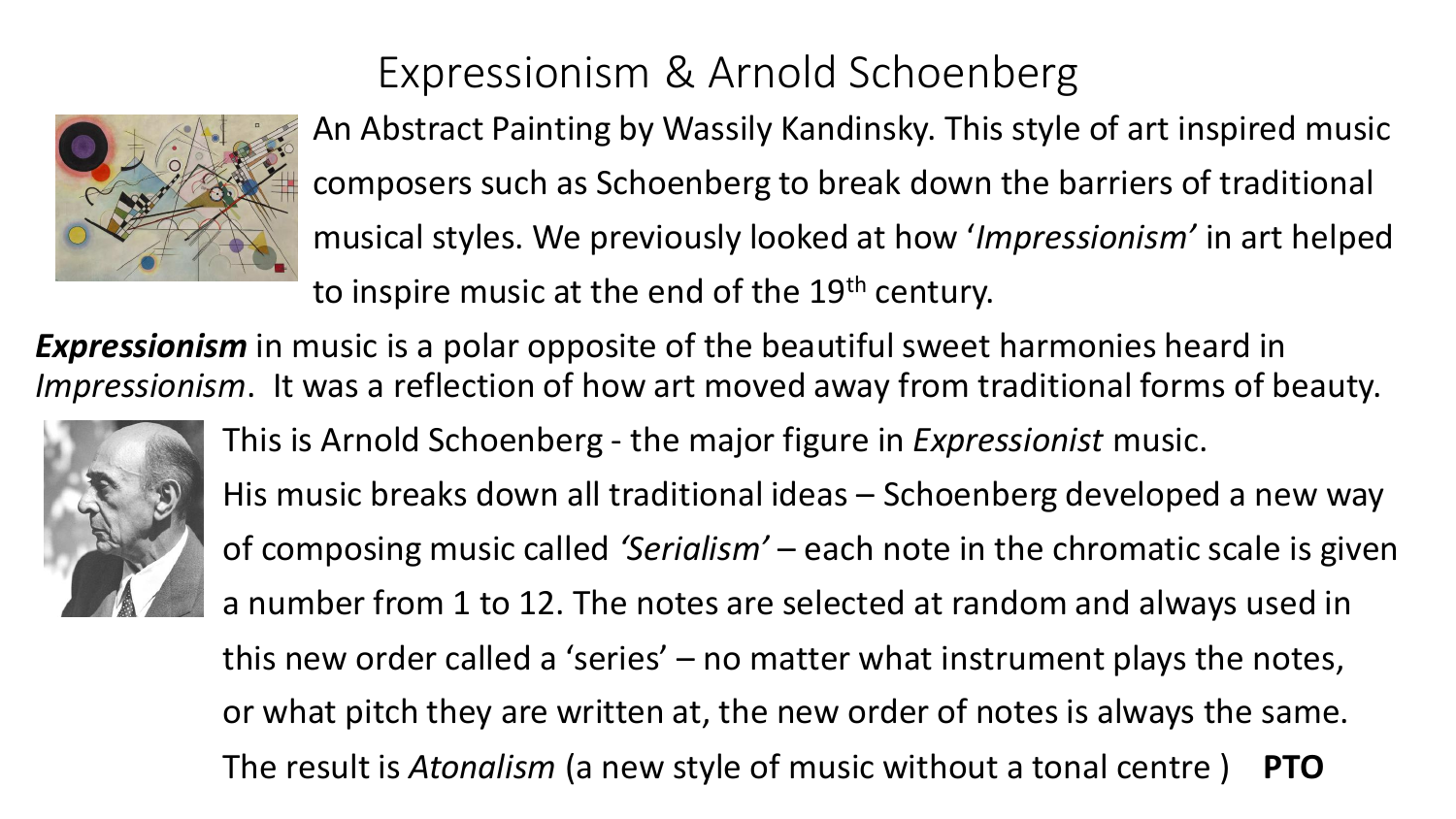## *continued…*

There are 12 tones used in music – these make up one section of the piano keyboard as shown here  $\|\cdot\|$   $\|\cdot\|$   $\|\cdot\|$   $\|\cdot\|$  This is made up of the 7 white natural notes C D E F G A & B  $\overline{1}$   $\overline{1}$   $\overline{1}$   $\overline{1}$   $\overline{1}$  and the 5 black notes (#s / bs)

Schoenberg became an expert at using the new sequences (called a *Series*)

to make strange sounding compositions of the early 20<sup>th</sup> Century.

#### **Listen** to *Piano Concerto for Piano & Orchestra* by Schoenberg.

You can listen and watch as the music unfolds using the link below:

[https://www.youtube.com/watch?v=JEY9lmCZbIc](about:blank)

**Listen** to *Piano pieces Op.25* – you should be able to hear how unsettling the music sounds using the series of notes in many different ways

[https://www.youtube.com/watch?v=bQHR\\_Z8XVvI](about:blank)

**Observation Question: Is the music nice or difficult to listen to?**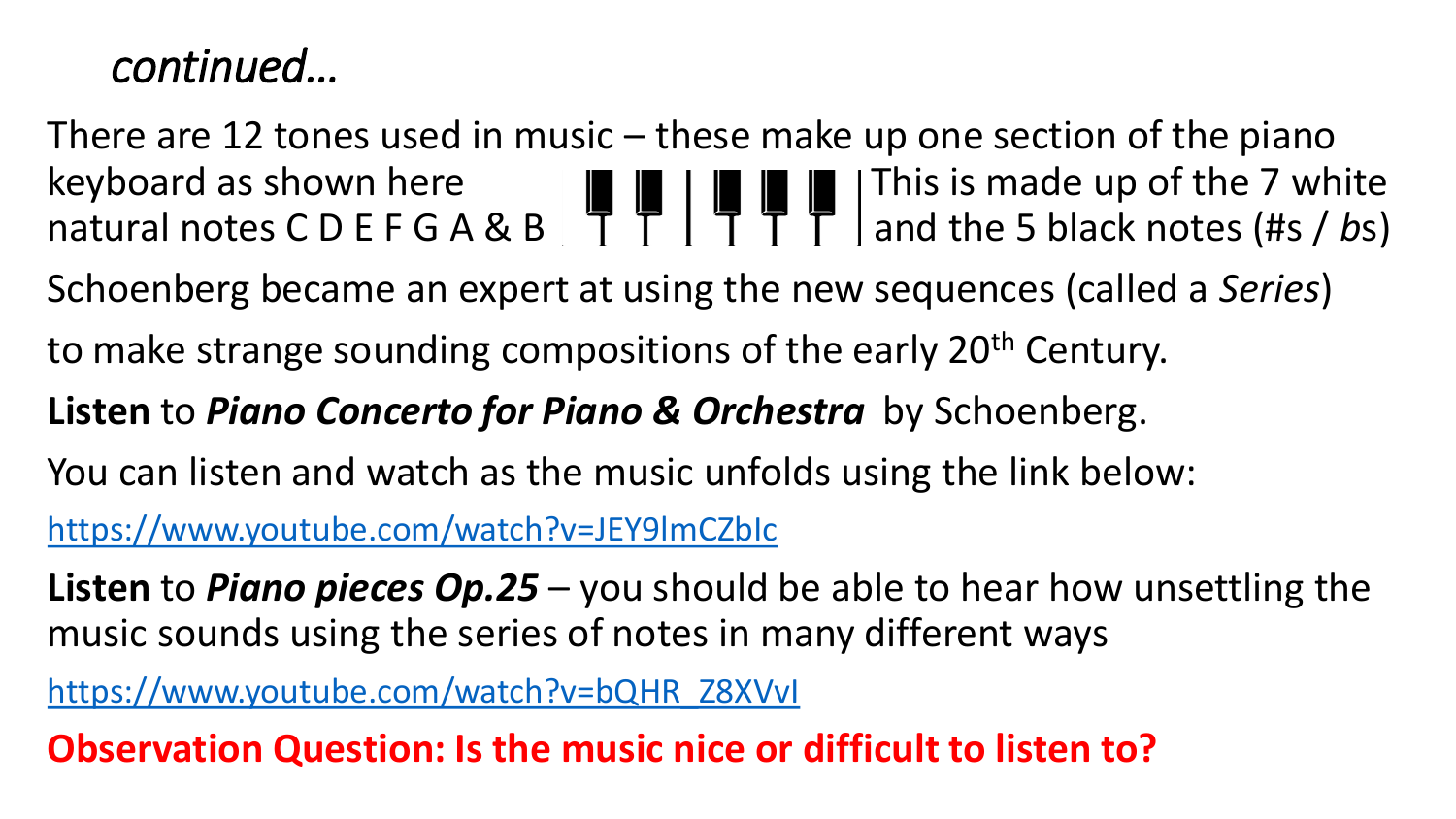# Avant-Garde & Indeterminacy Music



This is John Cage an American Composer. In a similar way to Schoenberg, Cage broke all of the usual rules relating way music is composed and more importantly, the way it is performed.

John Cage said: *"My intention is to let things be themselves"*. Cage initially defined indeterminacy as *"the ability of a piece to be performed in substantially different ways"*

Perhaps Cage's most infamous piece is **4'33''** (which is 4 minutes and 33 seconds of silence). Watch this orchestral performance of the piece: { Each member of the audience experiences the performance in a different way! }

[https://video.search.yahoo.com/search/video?fr=mcafee&p=John+Cage#id=16&vid=8d30ffaaeeaea91dbbf268c9](https://video.search.yahoo.com/search/video?fr=mcafee&p=John+Cage#id=16&vid=8d30ffaaeeaea91dbbf268c98a41dfbd&action=view) 8a41dfbd&action=view

Also, try *Imaginary Landscape No.4* composed for 12 radios. Each radio is tuned to different stations throughout the performance and turned up and down to different volumes (loudness).

[https://video.search.yahoo.com/search/video?fr=mcafee&p=John+Cage#id=20&vid=0c5281bf88615b4ff7b55c71](https://video.search.yahoo.com/search/video?fr=mcafee&p=John+Cage#id=20&vid=0c5281bf88615b4ff7b55c71b4892032&action=view) b4892032&action=view

What Cage was obsessed with was the experience of the performance rather than just the sound of the music and in most of his indeterminate pieces he knew that all performances of the pieces would be different. *PTO*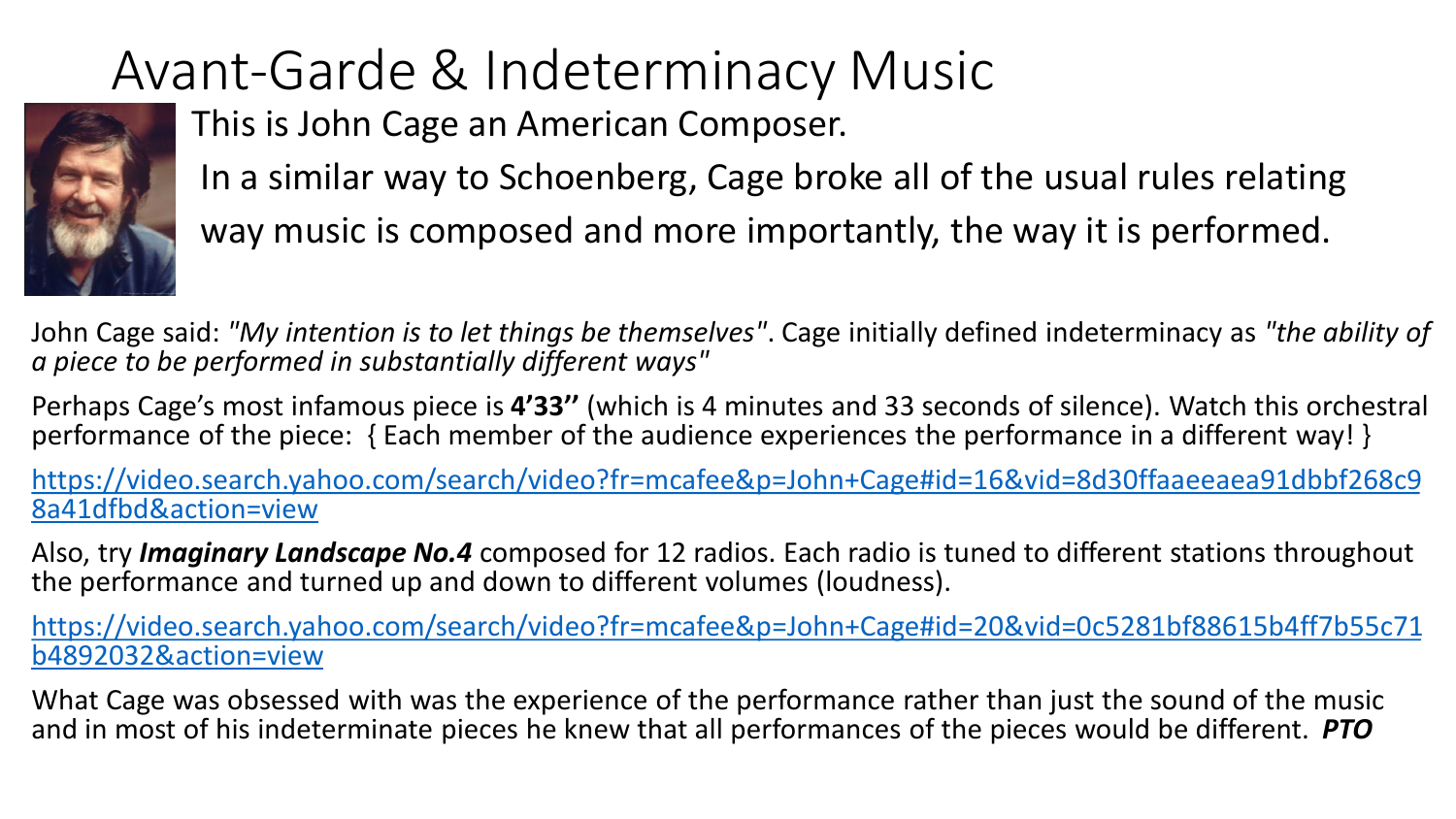## *Inspiration from the Artworld*

In the same way as Schoenberg was influenced by the abstract work of Kandinsky, John Cage and other experimental composers were influenced by the breakdown of forms seen in art during the 20<sup>th</sup> Century. Barnett Newman, an American artist was a champion of the simplified 'linear' style artwork.

Notice the 'Zip' as Newman called it in each of his artworks





It is clear that John cage was influenced by these changes in art.

He was also influenced by the abstract expressionists such as Mark Rothko and Jackson Pollock, who were interested in the experience of the artist as a performer and the different experiences of the people who viewed the artwork